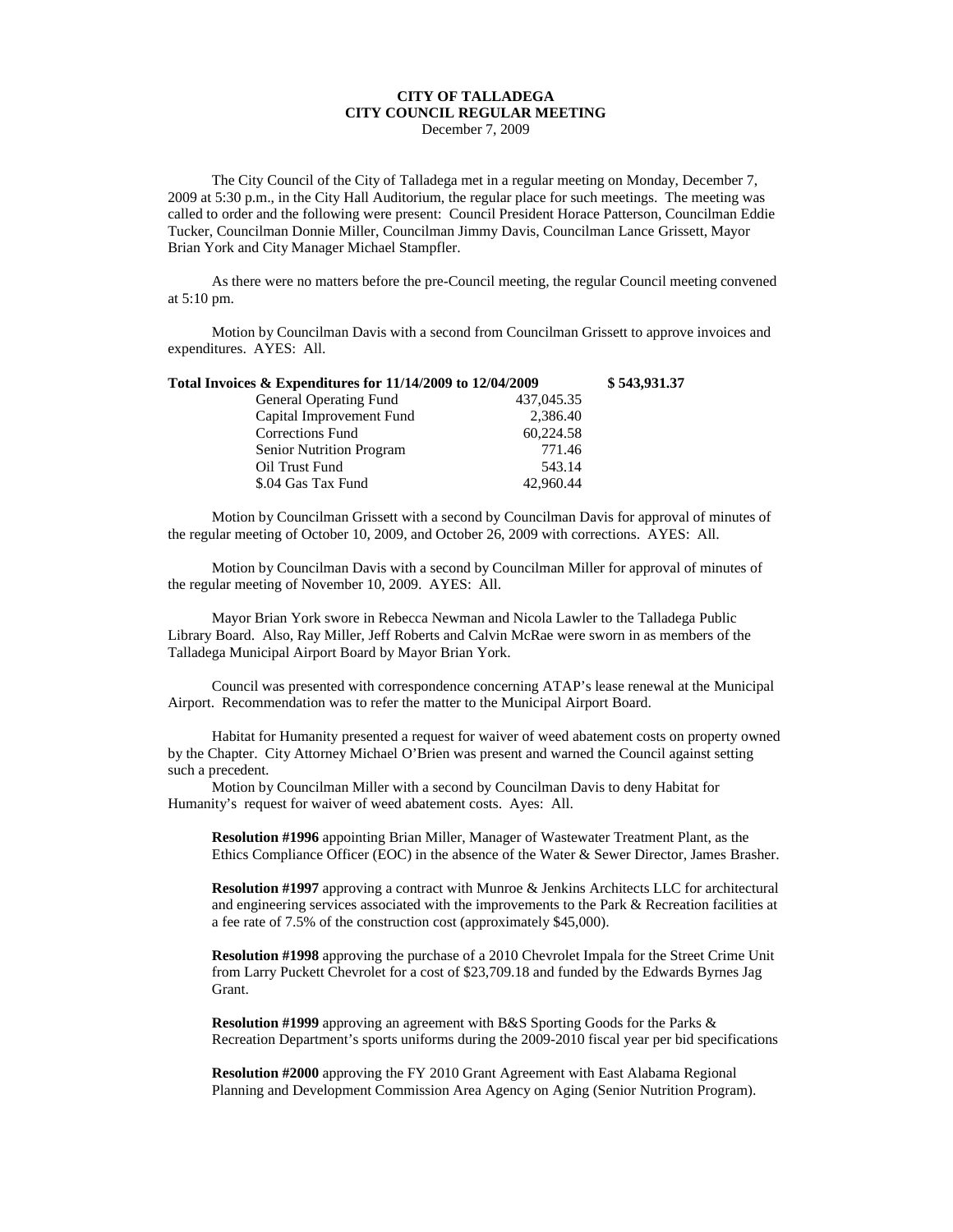**Resolution # 2001** approving the purchase of 10 additional daily Senior Nutrition meals during fiscal year 2009-2010 at a total cost of \$6,864.00 (cost is within the budgeted amount).

Motion by Councilman Grissett with a second by Councilman Miller to approve Resolutions #1996-#2001. Roll Call. AYES: All.

Motion by Councilman Grissett with a second by Councilman Davis to approve invoices and expenditures for the Water Department. AYES: Council President Patterson, Councilman Davis and Councilman Miller; NAY: Councilman Tucker

| Water Department Expenditures for 11/19/09 to 12/03/09 |            | \$286,056.24 |
|--------------------------------------------------------|------------|--------------|
| General Fund                                           | 285,366.24 |              |
| Coleman Circle Project                                 | 690.00     |              |

Motion by Councilman Davis with a second by Councilman Grissett to move the second payday in December to December 23, 2009 because of the holiday. AYES: All.

Councilman Miller commented that on this anniversary of Pearl Harbor all of our country's veterans should be remembered and honored.

Councilman Tucker commended the Public Works Department on their diligence in maintaining drainage issues and that during the last rains there was less flooding because of the maintenance work. He thanked all departments for doing a great job.

Councilman Grissett made reference to the monthly department reports and making them a part of the minutes' record.

Councilman Davis requested financial information on the revenue generated by Brecon Recreation Center. City Manager Stampfler indicated that a report would be prepared in January.

City Attorney Michael O'Brien recommended that the Council retire to executive session to discuss matters of pending litigation, the content of which qualifies for exemption under the Open Meeting Law.

Motion by Councilman Miller with a second from Councilman Tucker for the Council to retire to Executive Session and to reconvene in about 30 minutes. AYES: All.

## Council reconvened at 6:10 pm

Councilman Miller stated that the Council had requested that the City Manager provide options to deal with issues within the Water and Sewer Department so that standards set forth by the EPA and ADEM could be met and that routine services were performed that are necessary for public health.

Councilman Tucker commented that an overreaching concern about the public health dictates a need to re-build the City's utility. Councilman Tucker stated that there was an apparent lack of successful management at the Water Dept. (for example, the retirement of the construction supervisor with no one to replace him and the Director of Operations out on medical leave with no one designated to take over during his absence). Councilman Tucker indicated that was no plan in the Water Department for successorship in management. The City assumes liability on all Water Department issues from possible suspension or debarment by the EPA and fire protection. Councilman Tucker stated that continuing the wrestle with ADEM and EPA on compliance issues means the City's system is inadequate.

Councilman Grissett stated that the City Manager through his research had presented the Council with three recommendations.

- 1. Hire an outside company or consultant to provide short term management of the utility
- 2. Initiate the preparation of a Request for Qualifications (RFQ) for experienced operations companies.
- 3. Hire a professional operation firm to manage the system on behalf of the City on an emergency basis.